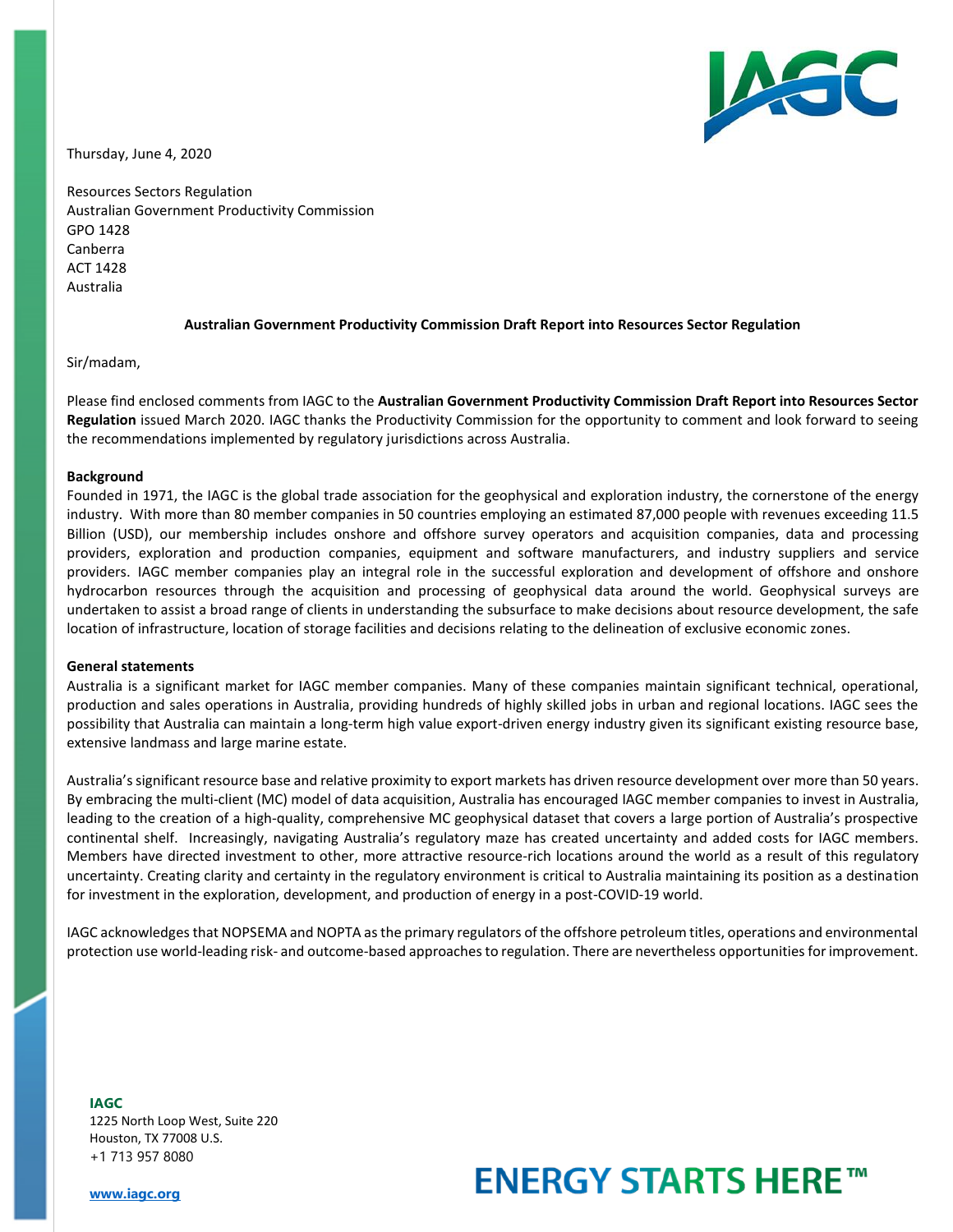IAGC feedback on the **Productivity Commission Draft Report into Resources Sector Regulation** is arranged by item below:

## **Feedback**

## *DRAFT FINDING 4.1*

IAGC agrees that there is no case for major reform of the Australian pre-competitive geoscience arrangements. IAGC agrees that the coverage of the geoscience databases could be further improved.

Most importantly, many IAGC members are providers of MC data. Through the MC business model our members acquire and process new data, or re-process existing data at their own risk, at the expense of millions of dollars. This MC data constitutes our members Intellectual Property (IP) and is currently protected by a reasonable 15-year data confidentiality regulation. The business model of our members relies on being able to acquire and process state-of-the-art geophysical data and hold these data confidential for a period while a commercial return is achieved through licencing these data to explorers, developers and producers.

IAGC requests that no reforms to the MC data regulations are undertaken. Reform or uncertainty about the direction of reform directs investment elsewhere. IAGC has communicated with the state and Commonwealth bodies on these matters. For copies of this correspondence please contact us.

## *LEADING PRACTICE 4.2*

IAGC concurs with the Commissions finding. A laudable desire to exclude 'Bad Actors' must be balanced by the encouragement of new and innovative entrants. The current offshore regulatory system does not achieve this.

## *INFORMATION REQUEST 4.1*

IAGC regards the following aspects of the petroleum licensing system to be impediments to investment:

- A) Insufficient recycling of permits. Offshore exploration, development and production permits, once granted, can be maintained for much longer periods than anticipated upon award. IAGC encourages the use of the existing regulatory framework to ensure work program commitments are undertaken expediently, while encouraging the exit of inactive participants and imposition of meaningful penalties for reneging on work program commitments. At present the regulatory framework favours incumbency and does not promote investment. The following behaviours are observed:
	- (i) *Indefinite suspension and extension of offshore permits:* Offshore permit titleholders are able with limited justification to achieve multiple extensions and suspensions of their titles. This can extend a 3-year primary work program to 6 or more years, impeding exploration activity and the recycling of permits to new players (e.g. WA-499-P).
	- (ii) *Multiple permit renewals*: Existing permits, in particular offshore retention leases, can be renewed for up to 15 years on with limited justification. This restricts exploration and development opportunities from other players that could develop these assets more efficiently (i.e. Clio-Acme).
	- (iii) *Reneging on work program commitments*: Offshore permit titleholders can exit commitment work programs using a 'Good Standing Agreement'. The value of a GSA and the activity commitments therein is often substantially less than the work commitment that is being reneged upon (e.g. The operator exits from the Great Australian Bight). Titleholders do not consider a GSA as a meaningful penalty to overcommitment. This favours over-bidding at award, insufficient commitment to exploration data acquisition and drilling and holding of permits by incumbents.
- *B) Data Regulation consistency*
	- (i) Changes to data submission and retention regulations governing MC data confidentiality periods create uncertainty for IAGC members, often prompting them to direct investment elsewhere.
- *C) Data Management*
	- (i) The supply of geological data to the regulator by titleholders is complete, but the quality of these data are variable. The data repository would appear to have limited QC capability on the submitted data, and there is no requirement that the data submitted is the 'best available', rather than 'minimum compliant'. The presence of 'best available' data in the data repository encourages investment and reduces barriers to investment by new entrants.

*DRAFT RECOMMENDATION 4.1*

## **ENERGY STARTS HERE™**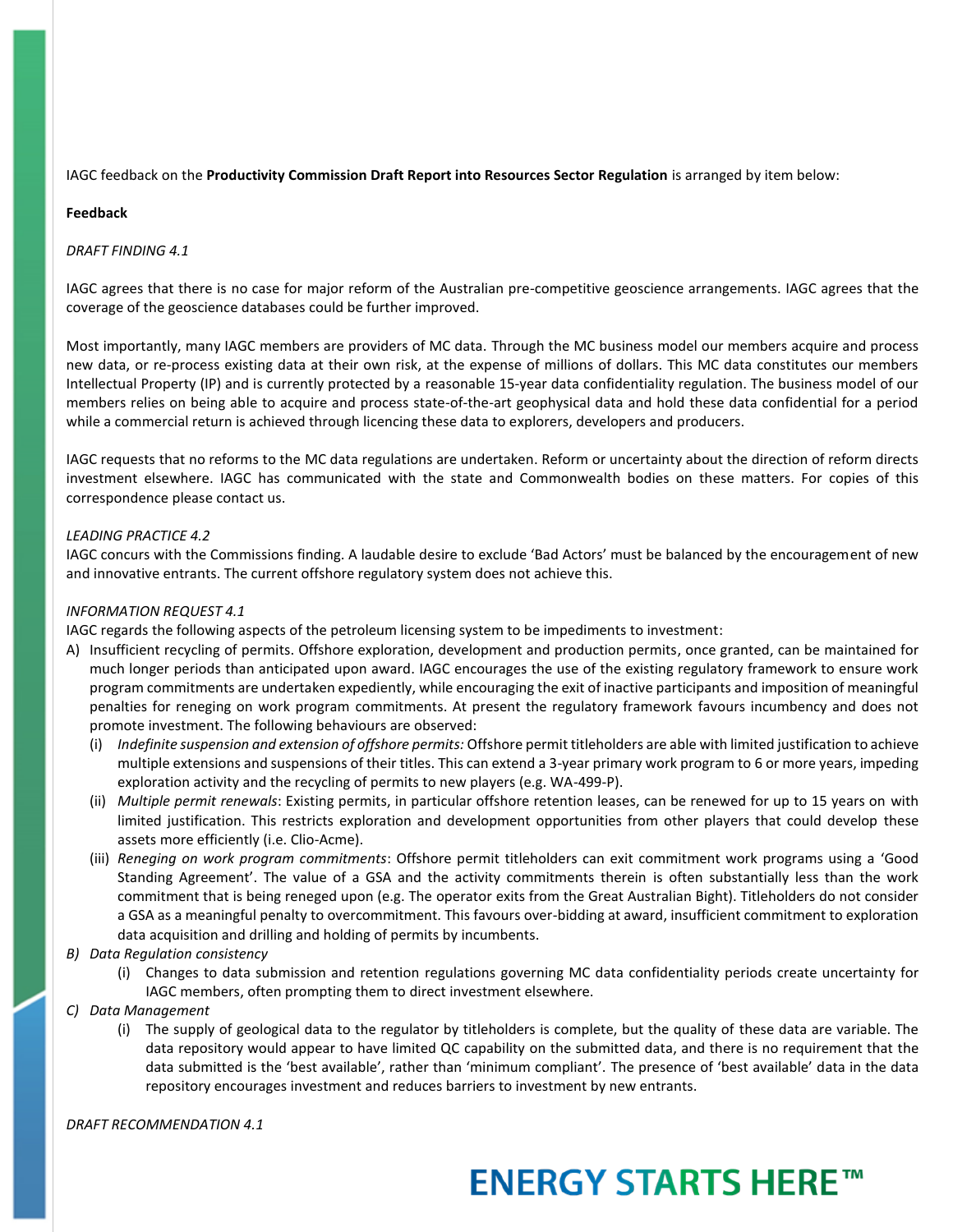IAGC supports this recommendation. IAGC agrees that instead of using bans and moratoria governments should weigh scientific evidence of the costs of a project against the benefits on a project-by-project basis or regional basis.

#### *DRAFT FINDING 6.1 and 6.5*

As stated in the Draft Report, the costs of gaining approval can be up to 20% of the project costs, and there is no certainty of achieving that approval. Our members would recognise costs of that scale and manage the uncertainty of achieving project approval. Regulatory approvals that impose unduly cautious operational conditions and delay projects erode our member commercial return.

#### *DRAFT FINDING 6.2*

IAGC agrees with this finding and notes that regulators often rely on precaution to expand the scope and time of analysis required. The geophysical and exploration industry employs extensive environmental analysis based on the Best Available Science (BAS). A trend of incorporating precautionary assumptions without clearly distinguishing them from BAS in such agencies as NOPSEMA is evident, however, it often goes beyond BAS.

In Australia, where the precautionary principle is codified in the legal and regulatory process, regulatory agencies should clearly delineate the best available scientific information and additional precautionary assumptions to avoid conflating assumptions and facts.

The IAGC recognizes the complexities and uncertainties inherent in marine environmental management and supports appropriate measures to minimize potential and actual risks. The seismic and exploration industry remains committed to operating in an environmentally sustainable manner and reducing the potential risk of adverse impacts to the marine environment.

As the industry supports these measures, it also calls upon modeling and regulatory efforts to minimize those potential and actual risks to be fact-based and free of baseless precaution. Introduction of precautionary assumptions, that are not based in scientific information during modeling and regulatory efforts nor identified as precautionary, creates confusion about the level of evidence supporting the decision process relative to the degree of conservative bias applied to extend risk minimization beyond the evidence.

### *DRAFT LEADING PRACTICE 6.1*

IAGC cautiously agree with the statement of leading practice. IAGC notes that risk-based approaches can result in overly cautious management practices. When managing environmental risk in the absence of documented evidence, an arms-race of escalating precaution results in operational practices that extend operational times and may ultimately result in more impact than might occur in the most efficient operations.

### *DRAFT LEADING PRACTICE 6.8*

IAGC agrees that standard conditions for standard risks delivers efficiency to operations.

### *DRAFT RECOMMENDATIONS 11.1 AND 11.3*

IAGC agrees and supports these recommendations. Specifically, IAGC observes a disparity between the capability of the Commonwealth regulator (NOPSEMA) and the state equivalent regulators. Consideration should be given to generating a common capability that can be shared, and costs recovered, between State and Commonwealth.

This suggestion is aligned with LEADING PRACTICE 11.3.

Thank you for your attention. If you have any questions on the responses, we would be pleased to answer any questions or provide any clarification. Please contact Dr. Simon Molyneux, IAGC's Asia-Pacific representative on [simon.molyneux@iagc.com](mailto:simon.molyneux@iagc.com) or +61 (0) 418 349 672.

Sincerely,

# **ENERGY STARTS HERE™**